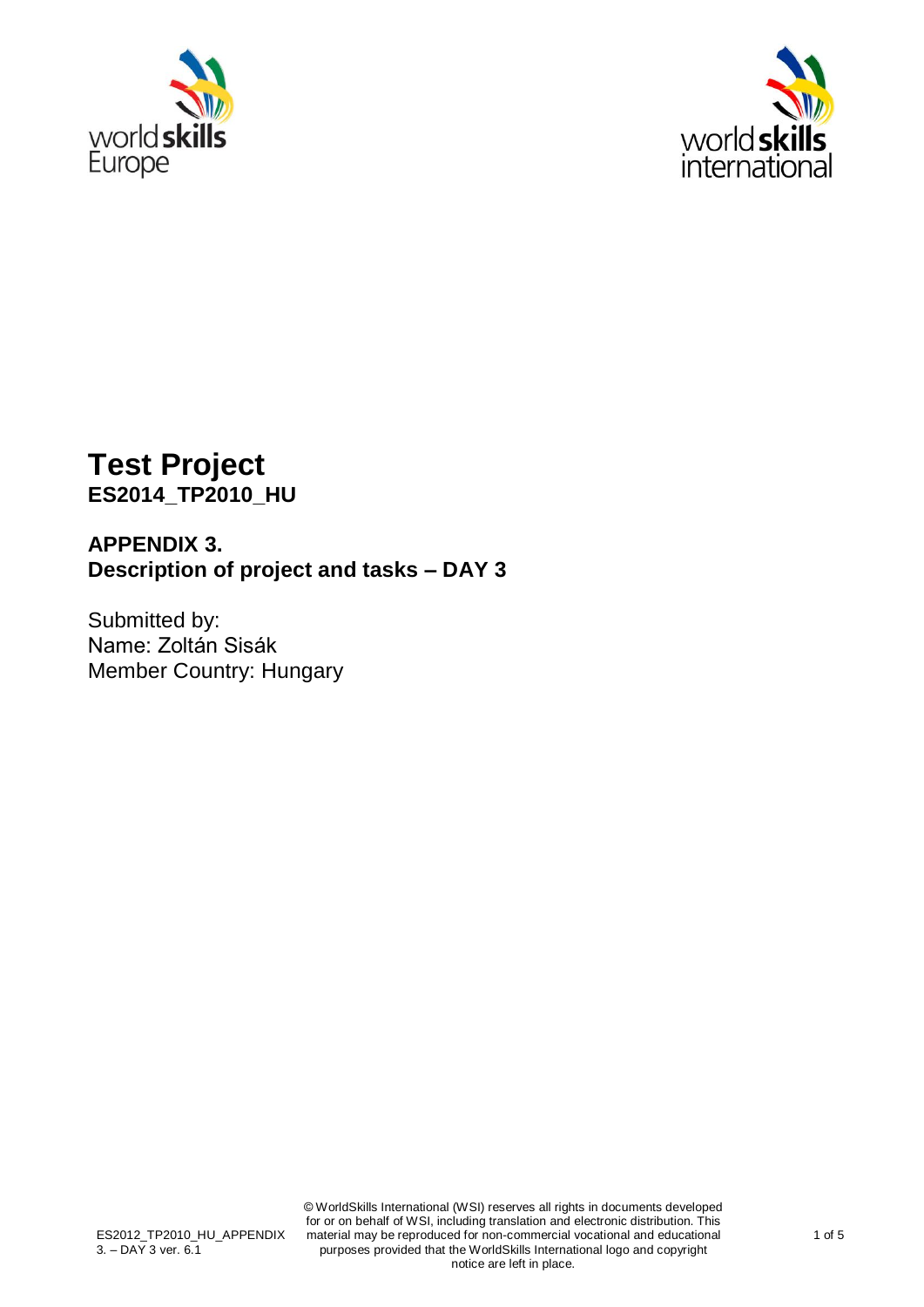



## **Table of Content**

Whenever a password is not specified, you should use **Lille2014** as password on all servers, clients and devices.

**IMPORTANT**! If you do not use the proper password, and your settings cannot be checked, you might not receive any points for your solution!

Please use the details on the topology (IP addresses, interfaces, etc.) accurately during your implementation.

The X in the IP-addresses and names represents your team-number.

## <span id="page-1-0"></span>**1. THE SURROUNDINGS**

Your company and team experienced many intrusions during the last months so the leadership decided to build a more secure network. A new security plan was designed to ensure the protection of the company system. According to the plan a new equipment, a Cisco ASA 5505 device was purchased and several new requirements appeared.

Your team has been charged to implement the plan.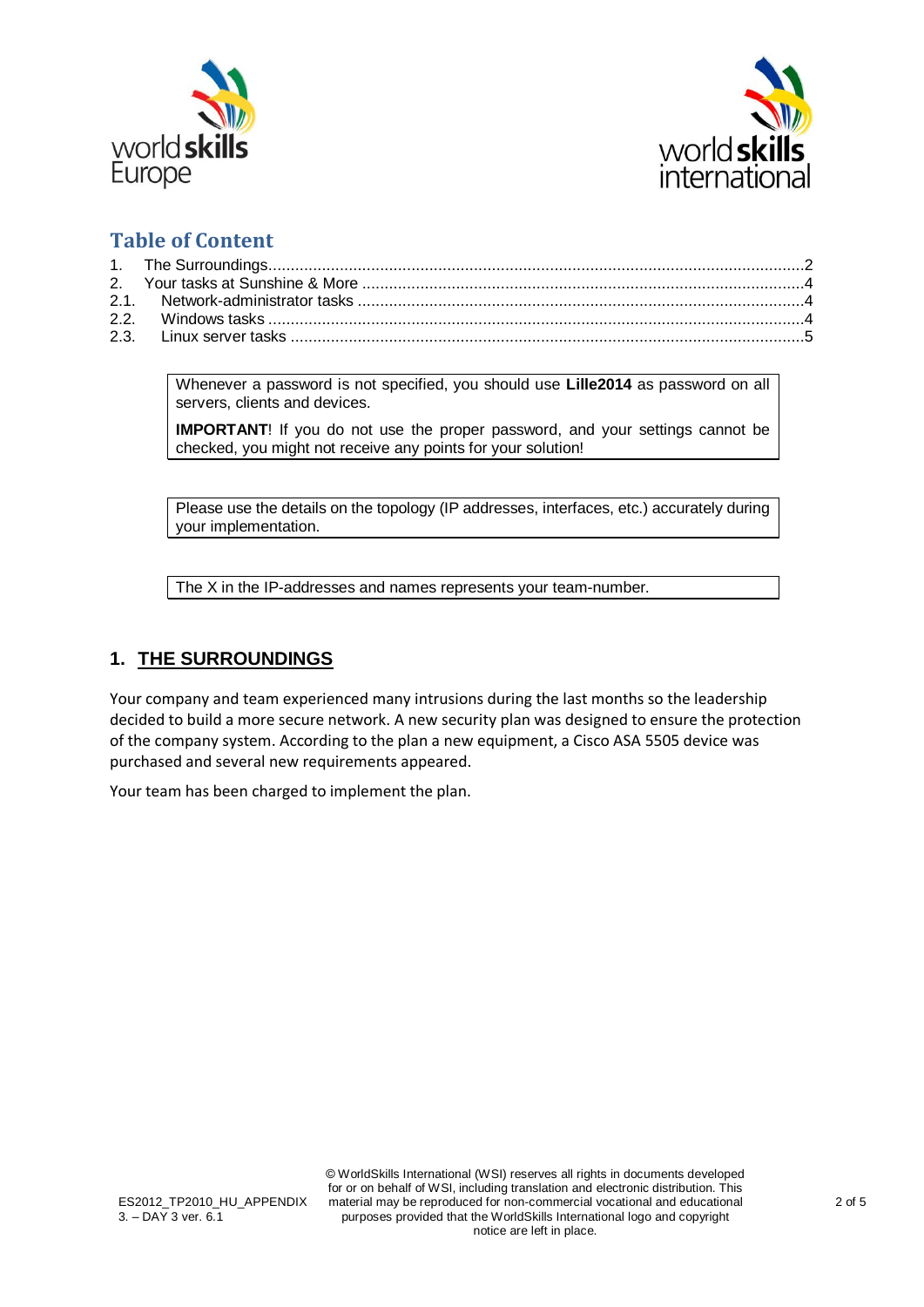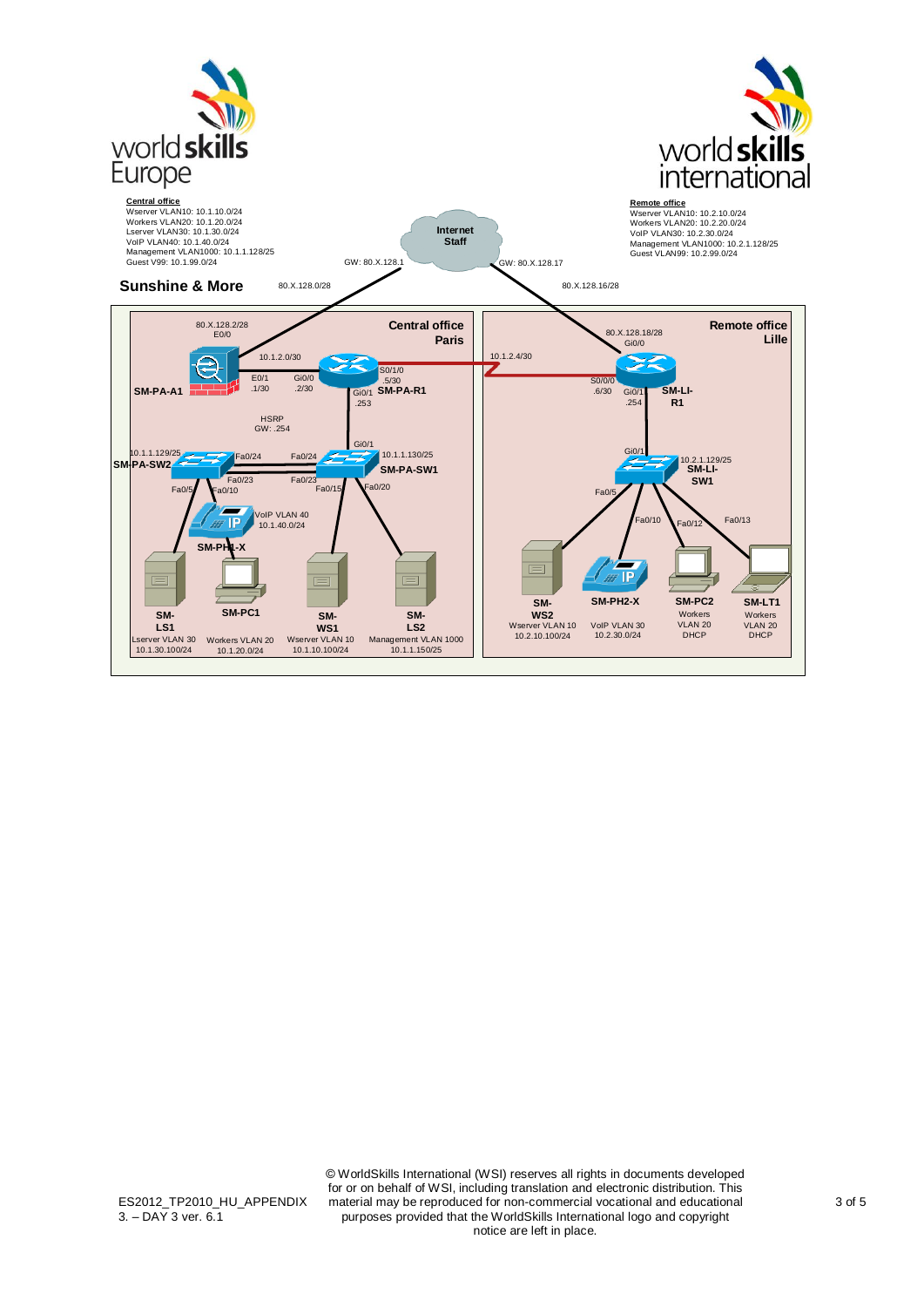



## <span id="page-3-0"></span>**2. YOUR TASKS AT SUNSHINE & MORE**

#### <span id="page-3-1"></span>**2.1.NETWORK-ADMINISTRATOR TASKS**

- 1. The physical infrastructure has to be rebuilt. The new ASA device will act as the firewall of the Paris office site.
- 2. It is important to ensure secure access to the company IT resources for the remote workers. Implement remote access VPN using the ASA and Cisco VPN Client. VPN group name should be *sunshinevpn.* The authentication should happen using Radius service on **SM-WS1**.
- 3. Previously the company already LAN-to-LAN VPN between the two sites using the border routers. One of the end devices was replaced by the ASA, so it needs reconfiguration. Make the necessary changes and configuration on **SM-PA-A1** and **SM-LI-R1**. The IPSec-L2L VPN should work by certificate based authentication. **SM-PA-A1** should get its certificate from the CA on **SM-LS1**, but **SM-LI-R1** certificate should come from the CA on **SM-WS2**.
- 4. Configure **SM-PA-A1** device to ensure that only RDWeb service and DNS service for sunshineX.eu domain could be reached from the outside network using 80.x.128.3 public IP address. Any other traffic should be refused.
- 5. Configure **SM-LI-R1** device to ensure that only RDWeb service and DNS service for sunshineX.eu domain could be reached from the outside network using 80.x.128.19 public IP address. Any other traffic should be refused.
- 6. Configure IEEE 802.1x on all switch ports which were previously assigned to VLAN20. On Paris site use Windows radius server, on Lille site use Linux radius server as authentication server. Depending whether the authentication was successful or not, the clients should be placed in different VLANs. You can find the details under the Windows and Linux tasks.
- 7. Configure the SNMP client on **SM-PA-R1** and **SM-LI-R1** to use **SM-LS1** as SNMP server.

## <span id="page-3-2"></span>**2.2.WINDOWS TASKS**

- 1. Requirements regarding Windows Clients authentication (IEEE 802.1x) in Paris site
	- a) Only domain computers allowed access to corporation network.
	- b) Windows clients should authenticate themselves by computer certificates. This rule and the necessary properties should come from GPO.
	- c) During the authentication it needs to check the firewall status on the client. If the firewall is switched off the authentication should be refused.
	- d) Depending whether the authentication was successful or not, the clients should be palced in different VLANs. The clients which are not able to authenticate themselves should assign to VLAN 99. All the others should go to VLAN 20.
- 2. Windows Clients authentication in Lille site
	- a) Windows clients should authenticate themselves by domain user credentials.